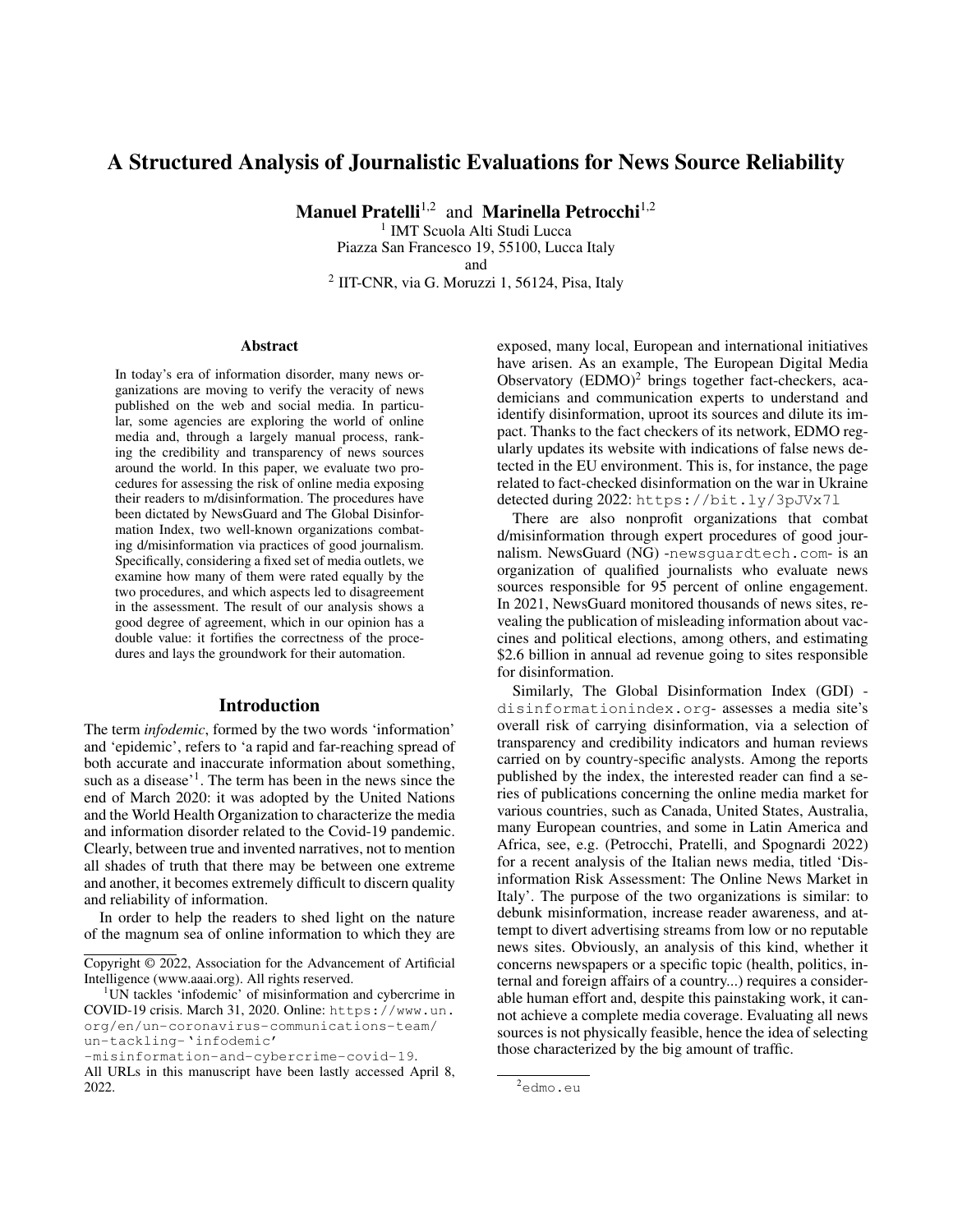Hence, the question that poses the bases for this manuscript: *Would it be worthwhile to automate the process?* With an abuse of notation, what we mean is to build a sort of 'automated fact checking on the news outlet', where what is evaluated is not the truthfulness of the single fact, or claim, or post –such as in, e.g., (Zubiaga and Jiang 2020; Zeng, Abumansour, and Zubiaga 2021)– but the transparency and credibility of the whole online news media. The automation of the process is particularly appealing for what concerns the evaluation of the 'tail' of news sources (brand new ones or with less traffic than those considered by the actuators of the manual verification).

In order to lay a solid foundation for automating the process, in this paper we present an assessment of the procedures and outcomes of the GDI and NewsGuard evaluation methodology, ran over the same set of news media. An assessment of this kind acquires considerable importance if we consider that, in the literature, researchers have conducted analysis in the field of misinformation by leveraging the tags of news sources assigned by such organizations, see, e.g., (Aker, Vincentius, and Bontcheva 2019; Grinberg et al. 2019; Shao et al. 2018; Mattei et al. 2022; Caldarelli et al. 2021). Despite the wide use of this approach, no one, to the best of our knowledge, has so far measured the agreement between different evaluation processes (agreement measured both in terms of criteria adopted and in terms of final scores given to the news sources).

Thus, the first research question we would like to answer here is:

RQ1 – *Do the implementation of different decision processes lead to the same results in terms of estimating the reliability of online information sources?*

As introduced above, both organizations evaluate worldwide online media markets, based on a set of criteria inspired by good journalism principles and practices. The considered criteria, while similar to each other, are obviously not the same. Thus, the procedures' assessment must necessarily address the issues that give rise to the second and third research questions of this paper:

RQ2 – *Can we establish a conceptual mapping between the two sets of criteria? In other words, is it possible to relate the criteria adopted by one organization to the criteria of the other, and vice versa?*

RQ3 – *Focusing on the criteria that find conceptual mapping, and considering the result of their application on the same set of news sources, what are the criteria that obtain a concordant (resp., discordant) evaluation?*

Hereafter, we illustrate how we intend to proceed to answer the three research questions and we summarize the results.

Recently, the authors took part in a study commissioned by GDI, to assess the risk of disinformation exposed by a set of Italian online media, representative of the online media national market by geographical distribution, circulation and political ideology. The methodology, an overview of the contextual scenario and the results of the study are available at https://bit.ly/3L9tBmi.

In addition, the authors own a valid NewsGuard license, for which they have access to the so-called 'Nutrition Labels' of the news media, outcome of the NewsGuard's evaluation procedure.

By virtue of the above, we can compare two media rankings: the one obtained via our study for GDI, and the one obtained using the NewsGuard's labels<sup>3</sup>.

Of the 31 online media analyzed, 7 have a different GDI score than the one obtained according to Newsguard. In particular, all 7 media result reliable for NG and not reliable for GDI. To understand why scores were so different, we went down to the level of the evaluation of the individual criteria. To do this analysis, we initially mapped GDI criteria and NG criteria, which we believe may also be useful for further investigation by Academia.

After the conceptual mapping, we looked at which criteria the two organizations rated differently. These are criteria that concern the policies that the media puts in place to ensure its transparency (e.g., the existence of declarations of editorial independence, declarations on funding sources and ownership structure). So, on the one hand, we can conclude that the concordance on criteria that mainly concern the analysis of news (discordance between title and text, use of sensationalist language, specific words or punctuation in the text...) lays a solid foundation to attempt the automated approach. In fact, we can think of using stateof-the-art NLP tools for the evaluation of such criteria. On the other hand, the discordance on criteria regarding presence of editorial line statements or ownership structure seems very odd, and probably the reason for this dissonance must be sought in the annotation campaign that each of the two agencies carries on. This opens the door for further investigations on the objectivity/subjectivity of annotation and crowd sourcing campaigns, which are currently discussed in works such as (Soprano et al. 2021; Roitero et al. 2021).

Contributions This work brings the following contributions:

- The realization of a conceptual mapping between the criteria used by two agencies that have the same goal: to evaluate the degree of transparency and credibility of an online newspaper;
- An analysis of the level of agreement in the evaluation of the same set of publications by different agencies;
- The basis for starting to think about which criteria can be calculated automatically, so as to partially automate the evaluation process and embrace a much larger number of news media.

Overall, we believe that our study contributes to new directions in the automation of reliability verification, expanding the object of verification automation from the individual post/news to the news source.

<sup>&</sup>lt;sup>3</sup>Because of contractual agreements, we cannot report in plain text the ranking obtained according to the GDI methodology, nor any data that could make it inferable. We can, however, conduct the comparison by reporting the differences found in the two rankings. In addition, the work that led to the actual results was conducted under the terms of the NewsGuard license.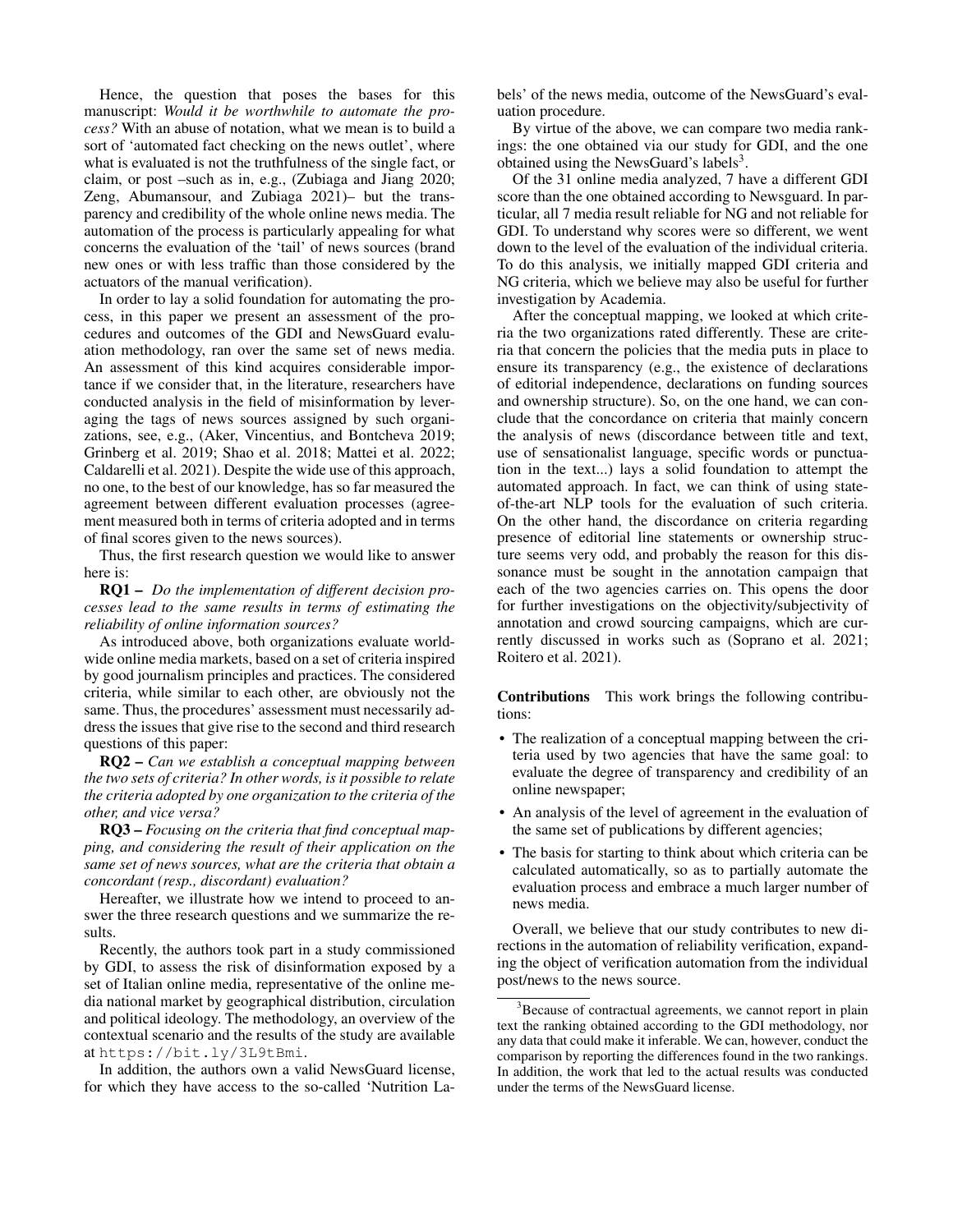## Useful Notions

Here, we remind the reader the criteria used by the two to evaluate the news outlets, as well as their scoring systems.

## GDI and NG Criteria

Tables 5 and 4 (see the Appendix) show the list of criteria considered by the two organizations for evaluating a news site. In particular, Table 5 reports the list of the GDI criteria, as they appear on the GDI website and in many of the GDI reports.

The first column is the criterion name, the second one reports an abbreviation for that name (coined by us), the last column defines the criterion. Sometimes, a criterion is split into more subcriteria, reported in the third column.

Table 4 shows the same information for the NG criteria. Even in this case, the criteria are public available on the NG website<sup>4</sup>. The differences here are that criteria are not split in subcriteria, and the last column reports the score the news media gets when it meets the criterion.

Both organizations consider 2 categories of criteria, one category that is more about the content and presentation of the individual news story, and one category that is about the editorial procedures and policies of the online media.

Regarding GDI, in Table 5 the first 9 criteria are related to content (e.g., the assessment of how well a headline reflects the content of the article, the presence or absence of a fact-based lede, the use of sensationalist terms in the article). The other 6 criteria relate to the media as a whole (e.g., the presence of statements of editorial independence, the attestation of the newspaper's editorial and financial structure, the presence of statements on sources of funding).

With regard to NG, the first 5 criteria in Table 4 concerns the analysis of the content of the single article, while the remaining 4 criteria concern the transparency of the whole newspaper.

## GDI and NG scoring systems

The evaluation of the criteria leads both organizations to produce a final score for each news outlet<sup>5</sup>. The score expresses how well the news source meets their criteria and, thus, fulfills good editorial principles and practices. Then, pre-defined threshold values determine the quality of the source under investigation:

• GDI category risk: Each media obtain an overall score as a result of the criteria evaluation. The news sources are then classified on the basis of a five-category risk scale based on the overall score. The risk categories were defined based on the distribution of risk ratings from 180 sites across six media markets in September 2020. This

```
Index-Methodology_Report_Dec2019.pdf;
```
https://www.newsguardtech.com/ratings/

cross-country dataset was standardised to fit a normal distribution with a mean of 0 and a standard deviation of 1. The standardised scores and their distance from the mean were used to determine the bands for each risk level (i.e., minimum, low, medium, high, maximum). These bands are then used to categorise the risk levels for sites in each subsequent media market analysis. On a maximum score of 100, online media with a score <40 are labeled as 'high risk of exposure to disinformation', between 40 and 50 a medium-high risk, between 50 and 60 a medium risk, between 60 and 70 a medium-low risk, and those with a score >70 pass the assessment positively.

• NG overall score: NG uses 9 criteria to evaluate a news source. The total score the source can obtain is 100. Each criterion is associated with a numerical value, and the value assignment is all or nothing (criterion satisfied = associated value; criterion not satisfied  $= 0$ ). Obviously, the sum of the values assigned to the 9 criteria is 100. A news site with a score of 60 points or higher receives a positive rating in terms of credibility and transparency. A site with a score lower than 60 points receives a negative rating. A news site that achieves a score greater than 60 can still fail in one or more of the 9 criteria. The Nutrition Label provided by NG details which criteria are met and which are not.

## Methodology

The methodology of the analysis will lead to two types of comparison regarding the procedures implemented by the two agencies for the evaluation of the same set of news outlets.

The first comparison will concern the results of the evaluation, that is, we will measure the amount of news sources judged (i) the same way (i.e., judged reputable by both GDI and NG), (ii) in disagreement (i.e., reputable by GDI but not reputable by NG, and vice-versa). To do this we will consider (i) the overall scores of NG and GDI (See Section 'GDI and NG scoring systems') and (ii) the thresholds applied by both NG and GDI to the overall scores for identifying not reliable sources. The first comparison will give an answer to research question RQ1.

The second comparison will address the criteria: we will evaluate the amount of GDI criteria that find conceptual mapping with NG criteria, and vice versa. To do this, we will create an association matrix (GDI criteria - NG criteria), based on the specifications provided by the two organizations. This will allow us to answer question RQ2.

Finally, for the criteria that find mapping, we will measure the level of agreement, i.e., that is, how much each GDI criterion has been evaluated in the same way as its homonym NG criterion (and vice-versa). This will answer question RQ3.

Dataset The list of online Italian media considered in this article is a subset of the 34 online news outlets evaluated in the report 'Disinformation risk assessment: The online news market in Italy' (Petrocchi, Pratelli, and Spognardi 2022). The 34 news outlets have been chosen as representative of

<sup>4</sup>https://www.newsguardtech.com/ratings/ rating-process-criteria/

 ${}^{5}$ Computation of the final score, for both agencies, is described on their websites: https://disinformationindex. org/wp-content/uploads/2019/12/GDI\_

rating-process-criteria/.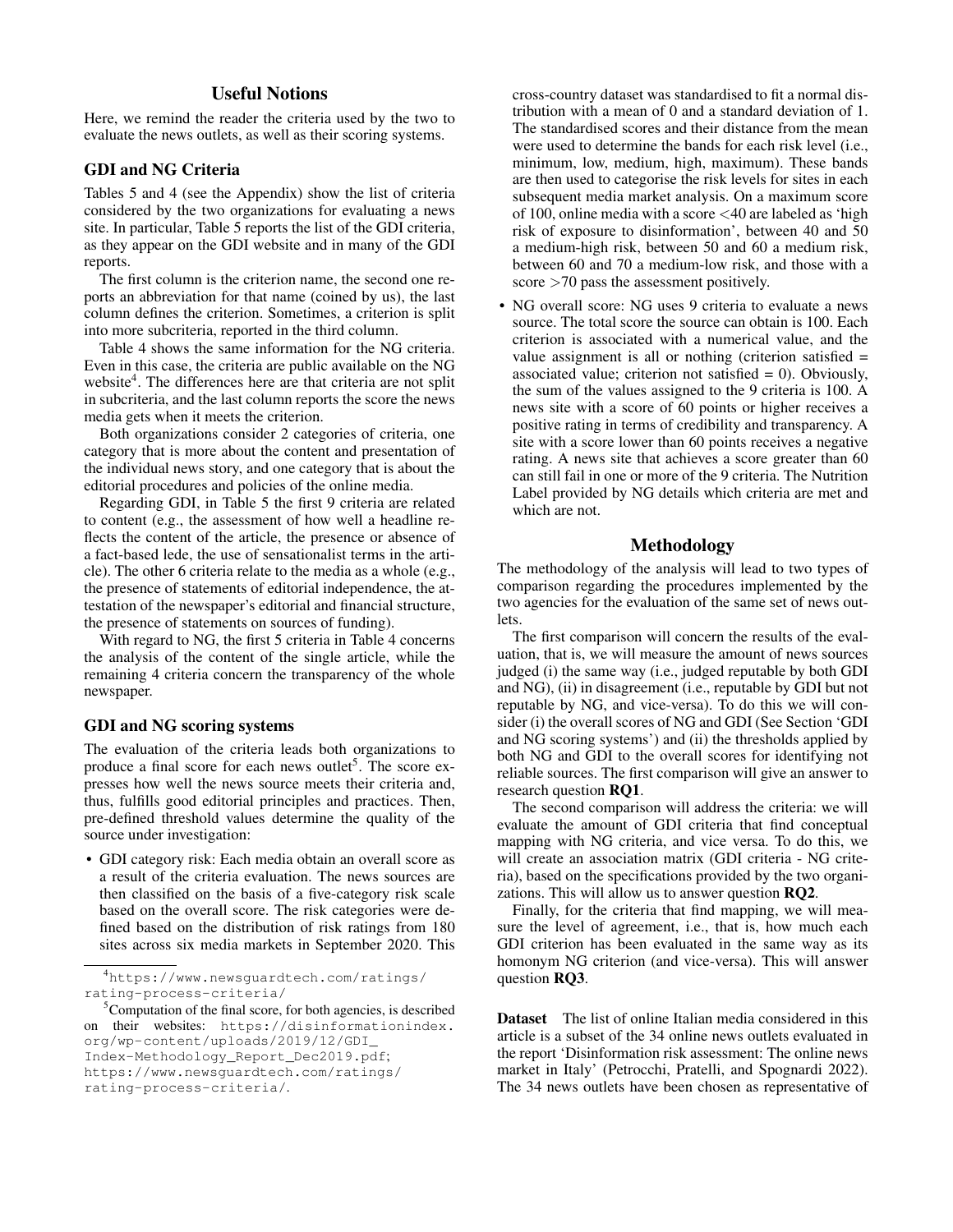the Italian online publishing landscape. In particular, GDI proposed a first selection, based on the sites' reach (Alexa rankings, Facebook followers, and Twitter). Then, the set was thinned to arrive to a balanced group in terms of diffusion (either national or local), geographical location (i.e., North, Centre, or South and islands Italy) and political orientation (ultra-right, right, mainly neutral, left, ultra-left). Finally, for this work, we focus on 31 of the 34 outlets, because they were tagged both by NewsGuard and by GDI.

## Evaluation results

|        | GDI Neg | <b>GDI</b> Pos |
|--------|---------|----------------|
| NG Neg |         | 0              |
| NG Pos |         | 20             |

Table 1: Agreement and discordance in the investigated media ratings. One threshold value (50 for GDI, 60 for NG).

To answer Research Question RQ1, we consider the scores obtained by the 31 online media according to the GDI and NewsGuard assessments. It is important to note that NewsGuard applies a sharp division between trustworthy and untrustworthy online media (out of a maximum score of 100 points, those scoring  $\geq 60$  pass the assessment positively). In contrast, GDI divides media into 5 bands of risk of exposure to disinformation.

In order to compare the two rankings, we simply considered a two-class division for both the organizations. We proceeded as follows: we mapped the 5 GDI risk levels on these 2 NG classes. In particular, the NG untrustworthy class was associated with the maximum and high disinformation risk levels; the NG trustworthy class was associated with the medium, low and minimum risk levels. While the two-class division makes the evaluation less granular, it also makes the two rankings comparable, and we maintain the same thresholds originally chosen by the two associations, i.e., 60 for NG and 50 for GDI (50 is the threshold established by GDI to divide the high and medium risk levels).

Table 1 reports the number of sites that received concordant/discordant ratings from both organizations. Out of 31 sites, 20 received a positive rating from both, 7 received a negative rating from both, and 4 received a discordant rating. Notably, the latter were rated positively by NG, and negatively by GDI. None of the 31 sites received a positive rating from GDI and a negative rating from NG. As a percentage, 77.4% of ratings are in agreement.

#### Mapping of criteria

We proceed with the analysis by looking for the two agencies' criteria there were evaluated in a convergent/divergent way. To reach the scope, we construct a conceptual mapping between criteria. This task has been carried out by the two of us, aided by our knowledge of the GDI criteria, which we evaluated on each of the 31 news outlets, see (Petrocchi, Pratelli, and Spognardi 2022). We initially conducted the task on our own, associating GDI criteria with NG criteria, and vice-versa, based on their textual description and

our experience. It took us about three hours to finish the task. Next, we compared our associations, dwelling on those for which we disagreed. For the few discordant associations, we managed to find a common view and, thus, an agreement. This second phase lasted about two hours.

Table 2 shows the result. Labels S and W stand for Strong and Weak. We assigned a Strong connection between criteria when the definitions were such that they were virtually the same. This is the case, for example, of GDI: *Headline Accuracy* and NG: *Avoid Deceptive Headlines*.

A Weak label was instead assigned when only part of the definition of a criterion by one agency is matched by the definition of another criterion defined by the other agency. For example, GDI: *Common Coverage* is, according to its definition, 'indicative of a true and significant event' and, thus, it finds a connection with NG: *Does not repeatedly publish false content*, even if in a less direct way.

As shown in Table 5, some of the GDI criteria find declination in multiple subcriteria. An asterisk in the mapping indicates that a NG criterion has a partial match with some of the subcriteria of a GDI criterion.

Moreover, to give an idea about the strength of the conceptual link found between each criterion of organization  $x$ mapped onto one (or more) criteria of organization  $y$ , we introduce the concept of *Conceptual Mapping Level* (CML). In particular, we have defined the following four CML levels of mapping, based on the proportion of Strong and Weak mappings identified for each criterion:

- 4, Strong: There is perfect conceptual mapping between 1 criterion of organization  $x$  and 1 (or more) criteria of organization y;
- 3, Almost Strong: If a criterion of organization  $x$  finds mapping in more than one criterion of organization y, at least half of these mappings are Strong;
- 2, Almost Weak: If a criterion of organization  $x$  finds mapping in more than one criterion of organization  $y$ , and more than half of these mappings are Weak;
- 1, Weak: There is no perfect conceptual mapping between 1 criterion of organization  $x$  and 1 (or more) criteria of organization y.

The results of the conceptual mapping (see Table 2) can be summarised as follows:

- All NG criteria find at least one mapping to GDI criteria. Seven (*InfoResp, ErrCorr, NewsOpDiff, AvDecHeadlines, DiscOwnFin, RevConfOfInt, ContCreators*) reach at least the 'Almost Strong' CML and three of these (*ErrCorr, NewsOpDiff, DiscOwnFin*) reach the 'Strong' one. Six criteria have at least a partial mapping; three of these (*ErrCorr, NewsOpDiff, RevConfOfInt*) with at least half of partial mappings. Only two criteria (*RepFalseCont, LabAds*) reach the 'Weak' value of CML.
- Fourteen GDI criteria (out of fifteen ones) find at least one mapping to NG criteria. The only one for which we cannot find a mapping is the criterion regarding the presence, on the website, of policies regulating the user-generated content: the *Comments policies*. Eleven criteria (*ArtBias,*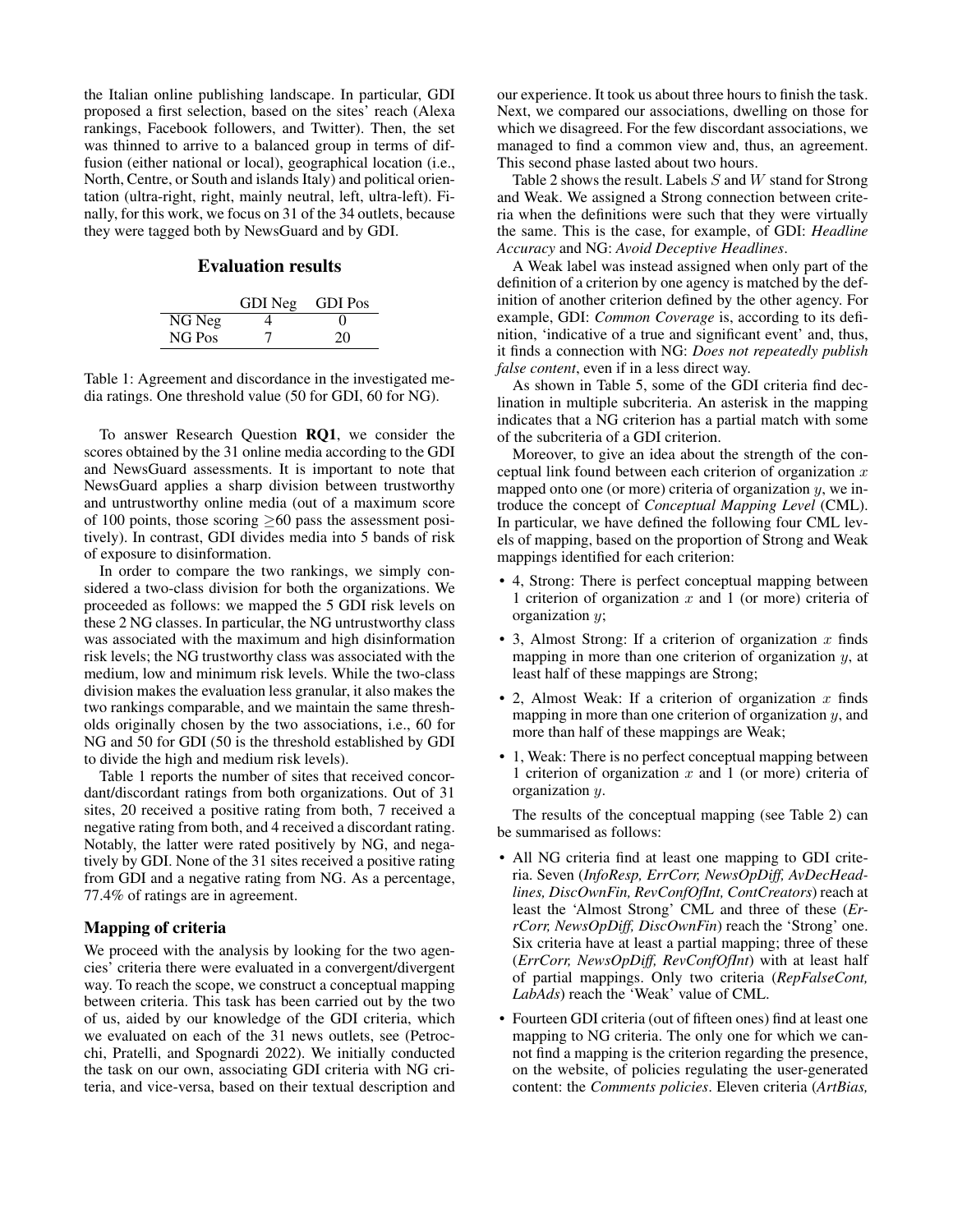|                     | RepFalseCont | InfoResp       | ErrCorr | NewsOpDiff     | AvDecHeadlines   | DiscOwnFin     | LabAds | RevConfOfInt | ContCreators     | GDI to NG CML  |
|---------------------|--------------|----------------|---------|----------------|------------------|----------------|--------|--------------|------------------|----------------|
| <b>ArtBias</b>      |              | $\overline{S}$ |         | $\overline{S}$ |                  |                |        |              |                  | $\overline{4}$ |
| <b>Bylnfo</b>       |              | W              |         |                |                  |                |        |              | $\boldsymbol{S}$ | 3              |
| ComCov              | W            |                |         |                |                  |                |        |              |                  | 1              |
| HeadAcc             |              |                |         |                | $\cal S$         |                |        |              |                  |                |
| LedePres            |              | $\cal S$       |         |                |                  |                |        |              |                  | $\overline{4}$ |
| NegTarg             |              | $\cal S$       |         |                |                  |                |        |              |                  | 4              |
| RecCov              | W            | W              |         |                |                  |                |        |              |                  | 1              |
| SensLang            |              | $\cal S$       |         |                | $\ensuremath{W}$ |                |        |              |                  | 3              |
| <b>VisPres</b>      |              | $\frac{S}{S}$  |         |                |                  |                |        |              |                  | 4              |
| Attr                |              |                |         |                |                  |                |        |              | W                | 3              |
| CommPol             |              |                |         |                |                  |                |        |              |                  |                |
| <b>EdPrincPract</b> |              | $S^\ast$       |         | $S^*$          |                  | $S^*$          |        | $S^\ast$     |                  | $4^*$          |
| EnsAcc              | W            | $S^*$          | $S^*$   |                |                  |                |        |              |                  | $3^*$          |
| Fund                |              |                |         |                |                  | $\cal S$       | $W^*$  | $W^*$        |                  | $2^*$          |
| Own                 |              |                |         |                |                  | $\overline{S}$ |        | $S^\ast$     |                  | $4^*$          |
| NG to GDI CML       | 1            | $3^*$          | $4^*$   | $4^*$          | 3                | $4*$           | $1^*$  | $3^*$        | 3                |                |

Table 2: Conceptual mapping between GDI and NG criteria (in the left column and header, respectively). The degree of mapping can be 'strong' (S) or 'weak' (W). When a GDI criterion is composed of multiple subcriteria, the S or W assignment is by majority vote. The asterisk indicates that a NG criterion has been partially mapped into a GDI one (i.e., we found a partial conceptual mapping with only some of the GDI subcriteria from which it is composed.). Side numbers summarize the *Conceptual Mapping Level* (CML), explained in the 'Mapping Criteria section'.

*ByInfo, HeadAcc, LedePres, NegTarg, SensLang, VisPres, Attr, EdPrincPract, EnsAcc, Own*) reach at least the 'Almost Strong' value of CML. Four criteria (*EdPrincPract, EnsAcc, Fund, Own*) have at least half of partial mappings. Only three criteria (*ComCov, RecCov, Fund*) reach a value of CML less (or equal) than 'Almost Weak'.

Recalling the question RQ2, where we wondered whether the criteria of the two organizations could be mapped onto each other, the answer is positive. Some mappings are stronger than others in the sense that we find a precise match in the definition of the criteria. Still, in the end, (i) all the criteria are matched (apart from the GDI criterion on moderation of user-generated content) and (ii) the majority of the criteria (for both GDI and NG) achieves a CML value of at least 'Almost Strong'. These positive signals show that the two agencies are moving along similar guidelines for assessing the credibility and transparency of an online media outlet. In the next section, we will seek to answer the third research question, regarding the evaluation of the criteria agreement.

#### Evaluation of the agreement on the single criteria

Regardless of how a source was classified (low/high reliable by either GDI or NG or both), here we analyse how much agreement there is between the criteria that find a conceptual mapping, considering all the media sources in the study.

Thus, for each GDI criterion and the NG criteria that find conceptual mapping to it, Figure 1 shows the level of agreement between the evaluation of the GDI criterion and that of its NG 'analog' ones.

On the x-axis, we list each GDI criterion. The y-axis shows the percentage of the investigated online media rated the same under the analogous NG criteria. For example, the NG analogs of the *Article Bias* criterion, which aims to assess whether a news story is written in neutral or biased terms, were evaluated the same way on 30 media out of 31 ones (in percentage terms, is 96.77%).

The GDI criteria whose NG analogues were evaluated more discordantly concern the presence of statements about the ownership structure of the media (*Own*); the implementation of pre-publication fact-checking and post-publication error correction procedures (*EnsAcc*); the presence of independence declarations on the media website (*EdPrincPract*) and the declarations about funding sources (*Fund*). For the last 3 GDI criteria, 20% of the analyzed media only (i.e., 6 media) feature the same evaluation of the analogous NG criteria.

Figure 2 shows the same analysis, starting from each NG criterion.

What we notice is that the biggest disagreement in the evaluation of similar criteria is always on those that concern the investigation of the whole newspaper, and not on those that concern the evaluation of the single news item. In fact, even in the case of Figure 2, the similar GDIs of ownership, funding sources, editorial structure and guidelines (*DiscOwnFin, ContCreators, RevConfOfInt*) were evaluated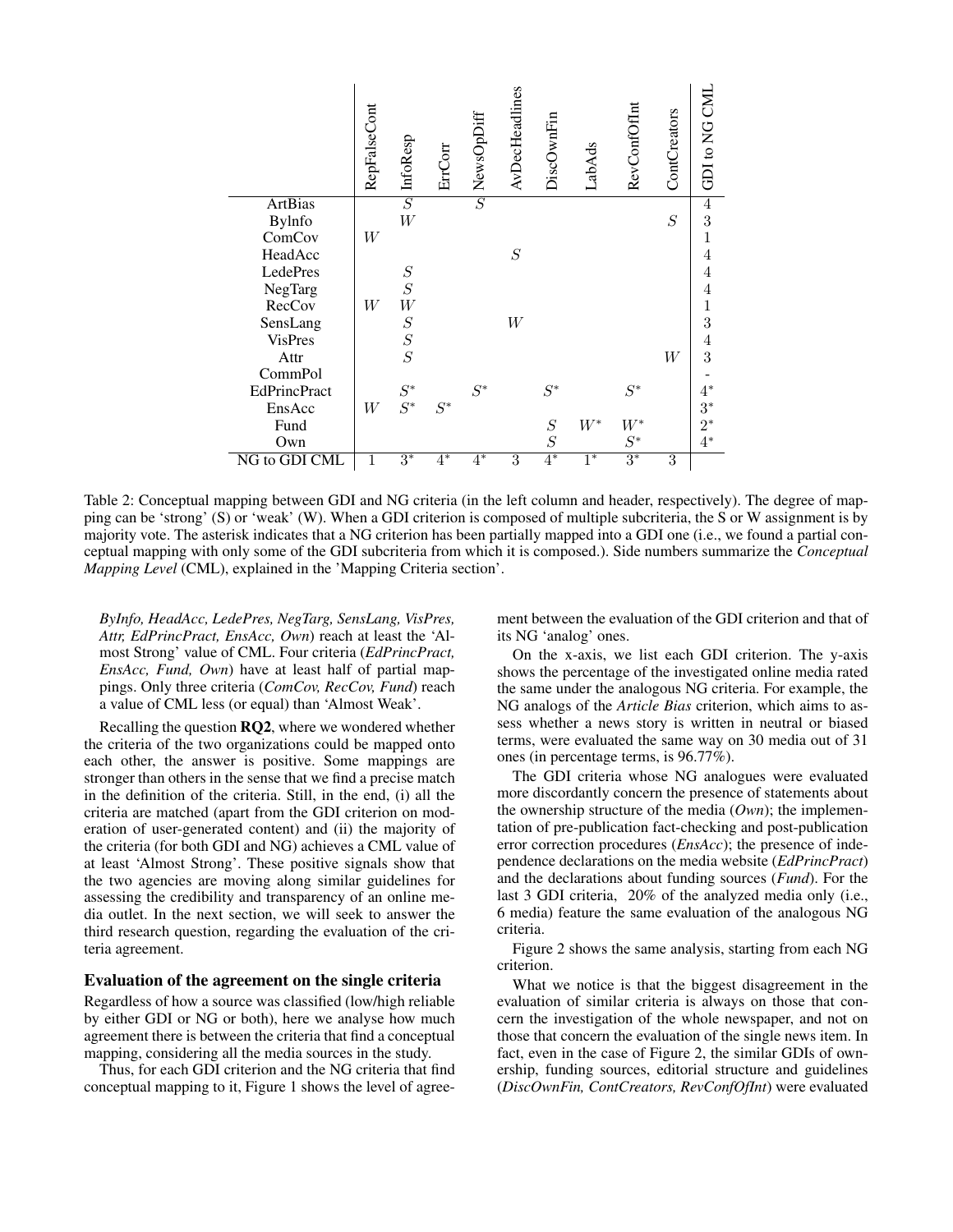

Figure 1: For each GDI criterion, percentage of online media rated the same under the analogous NG criteria.



Figure 2: For each NG criterion, percentage of online media rated the same under the analogous GDI criteria.

in the same way in well under 40% of the considered media.

To give more insights about the agreement values, we also study the relation between the agreement and the level of mapping (see Section 'Mapping of criteria'). Table 3 lists the GDI and NG criteria, the category to which they belong (T=transparency of media/CR=credibility of published news), the level obtained in the conceptual mapping (see also CML values in Table 2), and finally, the degree of agreement with the mapped criteria of the other organization (same values as in Figure 1 and Figure 2).

We observe that the GDI criteria that obtain a highest agreement (i) belong to the category *credibility*, and (ii) have no partial conceptual mapping (no asterisk). We recall that partial mapping (presence of asterisk) indicates that the criterion finds mapping but is only partially represented by the other agency. It is, therefore, reasonable to think that, in presence of partial mapping, the agreement in the criteria

| Criteria            | Cat.      | CML            | Agreement( $\%$ ) |
|---------------------|-----------|----------------|-------------------|
| <b>GDI</b>          |           |                |                   |
| <b>ArtBias</b>      | <b>CR</b> | 4              | 96.77             |
| SensLang            | CR        | 3              | 96.77             |
| HeadAcc             | CR        | $\overline{4}$ | 93.55             |
| NegTarg             | CR        | 4              | 90.32             |
| <b>Bylnfo</b>       | CR        | 3              | 87.1              |
| <b>VisPres</b>      | <b>CR</b> | $\overline{4}$ | 87.1              |
| ComCov              | <b>CR</b> | 1              | 74.19             |
| RecCov              | <b>CR</b> | 1              | 74.19             |
| LedePres            | CR        | $\overline{4}$ | 70.97             |
| Attr                | T         | 3              | 70.97             |
| Own                 | T         | $4*$           | 61.29             |
| EnsAcc              | T         | $3*$           | 22.58             |
| <b>EdPrincPract</b> | T         | $4*$           | 22.58             |
| Fund                | T         | $2*$           | 19.35             |
| NG                  |           |                |                   |
| NewsOpDiff          | <b>CR</b> | $4*$           | 100               |
| AvDecHeadlines      | CR        | 3              | 96.77             |
| InfoResp            | CR        | $3*$           | 93.55             |
| ContCreators        | T         | 3              | 83.87             |
| <b>RepFalseCont</b> | <b>CR</b> | 1              | 70.97             |
| ErrCorr             | CR        | $4*$           | 51.61             |
| DiscOwnFin          | T         | $4*$           | 32.26             |
| LabAds              | T         | $1*$           | 22.58             |
| RevConfOfInt        | T         | $3*$           | 16.13             |

Table 3: Relation between the *Conceptual Mapping Level* (CML) and the agreement on the criteria evaluation. Category={CR=credibility, T=transparency, }; The asterisk on the CML value indicates at least one partial mapping.

evaluation is lower, since some specific aspects of one criterion are not taken into account by the set of criteria on which it is mapped.

NG criteria with the highest CML values belong that to the *credibility* category. Most of the criteria with high agreement find at least a partial mapping: this is true for *NewsOpDiff* and *InfoResp* and means that, although the mapping is partial, these two criteria are still well represented by the mapped criteria. This assumption is also supported by the high CML values achieved by *NewsOpDiff* and *InfoResp* (Strong and Almost Strong, respectively) and a large number of mapped criteria for *InfoResp*.

#### **Discussion**

This work was born from the question of whether and to which extent it is possible to automate the current journalistic procedures of evaluation of an online media, based on criteria that consider aspects of credibility of the published news and transparency of the media itself.

Moving towards automated classification of news media –a *kind of* automated fact checking, but on the whole news outlet rather than the single piece of information– is useful since, to date, many online media have not yet been manually evaluated. This is certainly true for the long tail of news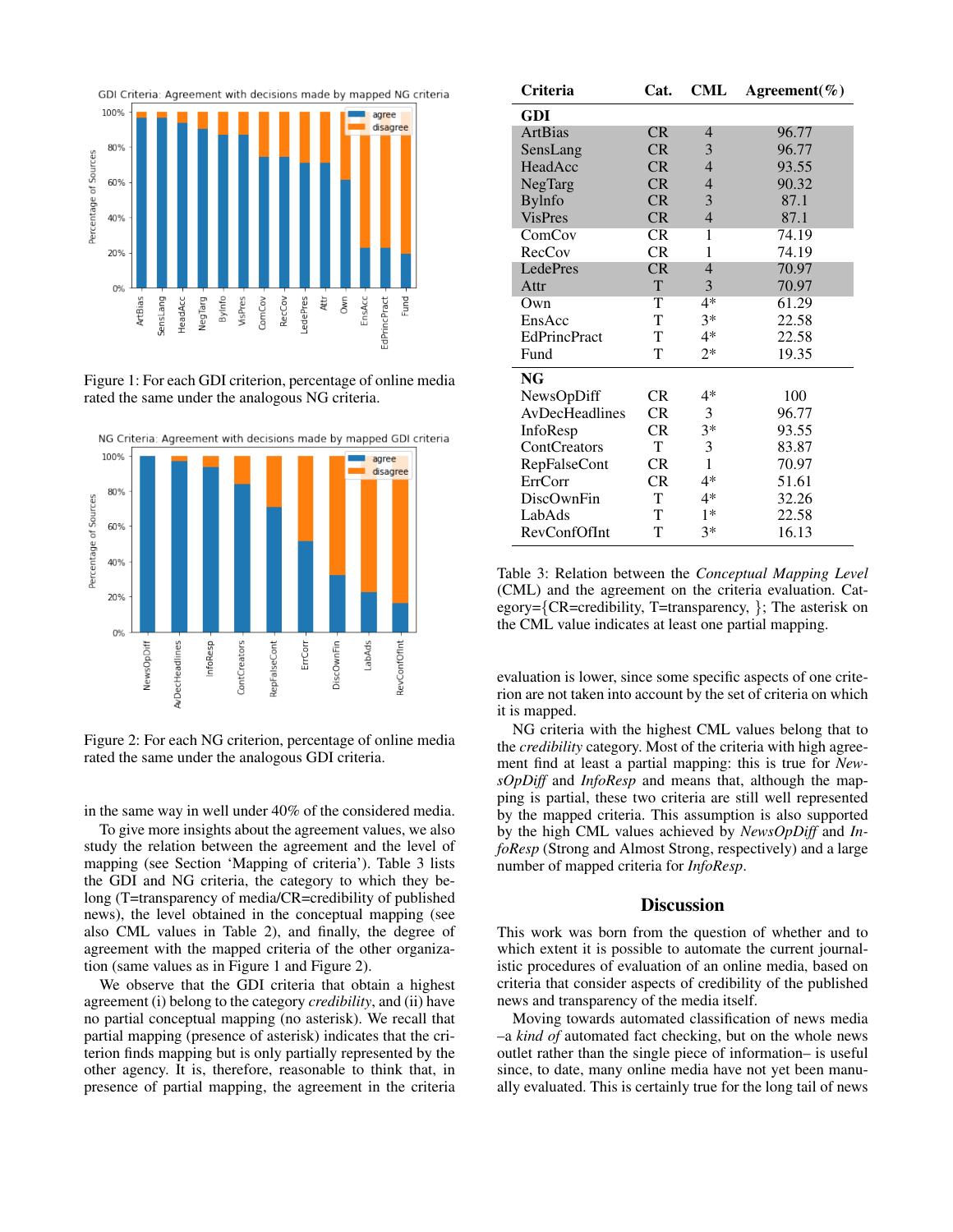outlets characterized by low traffic. However, even in considering the 34 Italian media representative of the country's information landscape, 3 of them do not have a NewsGuard rating, at time of writing.

However, in our opinion, it is useless to start with the automatic computation of certain features, if we do not first carry out an assessment of the solidity of the manual procedures implemented to date. Hence, we started by assessing how many, out of a fixed set of media, were considered the same way by two well-known organizations of journalists and media experts working to unveil low reliable news sources.

It was possible to have the ranking of the analysed online media because part of the authors conducted the study on behalf of GDI. For NewsGuard, we hold a NG license at time of writing.

The first analysis carried out was to quantify the number of sites judged in agreement by both organizations. A coarse-grained analysis (i.e., using only 1 threshold to distinguish 'good' news media from 'bad' news media) found that 20 sites were judged negatively by both the agencies, 7 positively, while for 4 sites they gave discordant judgments. This addresses research question RQ1.

The second analysis led to the definition of a conceptual mapping between the GDI and NG criteria. Mostly based on the literal definitions of the criteria, we found that the criteria have a correspondence, in some cases strong (the definitions of the criteria are essentially the same), in some cases weak (the definition of a GDI criterion includes or is included in the definition of an NG criterion). In addition, the correspondence may be partial when the definition of a NG criterion includes, or is included in, some of the sub-criteria into which a GDI criterion is divided. The construction of the mapping answers research question RQ2.

Finally, we asked which of all the mapped criteria were evaluated the same by the two organizations, on the largest (or smallest) number of online media. The outcome of the analysis was, in our opinion, noteworthy. The criteria regarding the evaluation of the single news item (such as, e.g., the appropriateness of the title, the presence of the author's name, the presence of a fact-based lede, the type of language, the visual presentation, etc.) are the criteria whose evaluation is agreed upon on all, or many, of the analyzed news outlets. There is a greater discordance in the evaluation of criteria concerning the news media as a whole. In particular, one agency, GDI, rated some media more negatively on these criteria than the other. This answers research question RQ3, and brings food for thought.

On the one hand, the discrepancy in the rating may be due to how annotators were instructed by the organizations employees. On the other hand, there is an underlying bias on annotation processes. Considering different groups of annotators (or samples of articles) may lead to different annotations and, consequently a possible different assessment of the reliability for the same news source. Work in (Bhuiyan et al. 2020) highlights that among groups of experienced annotators with different backgrounds (i.e., journalists and scientists), there is no perfect agreement regarding the credibility assessment of news. Therefore, it is reasonable to think

that in case organizations *a la* GDI and NG commission the analysis to people with different skills, the result of the evaluation changes even if the criteria find a perfect conceptual mapping. A promising direction to improve the annotation process is to set up crowd-sourcing campaigns formed by persons with different expertise and then compare the result of the evaluations with the judgment of experienced journalists. Once evaluated which of the campaigns gives a result more similar to that given by the experts, the adoption of adhoc campaigns could assist the work of these journalistic organizations, given their difficulty in scaling up. Furthermore, crowd-sourcing based projects have recently been exploited also by technology companies such as Meta and Twitter to review and rate viral misinformation (see, e.g., (Meta 2022), (Twitter 2022)). Thus, the move to use such campaigns to judge the source of news appears promising.

Summing up: The meta-question we asked in the introduction of this manuscript was: *Is it worth trying to automate the evaluation process carried out manually so far?* The analyses help answer that. First of all, we have seen how it is possible to construct a conceptual mapping between criteria adopted by two different organizations, also highlighting the degree of correspondence between criteria (i.e., strong, weak, partial). Second, we analyzed which criteria were evaluated the same way by the organizations, on the same set of news media.

Both the existence of the mapping between criteria and the agreement on their evaluations aid the choice of which criteria/features might be worth automating. We believe that a good starting point is to consider those criteria for which i) there is strong mapping (i.e., CML 4 and 3) and ii) the evaluations are more in agreement (e.g., the agreement is at least on 2/3 of the media that, reported in percentage, is equal to approximately 67%.

In Table 3 we have highlighted in grey the GDI criteria which, in relation to the thresholds we have set (CML  $\geq$  3, agreement percentage  $> 67$ ), appear as good candidates to be automatically computed. Obviously, the thresholds were set by us in a rational but arbitrary manner, and different thresholds may be considered in the future.

Criteria matching and agreement in their evaluation has also another implication. Suppose that, using state-of-theart NLP tools, we automatically compute the values of some GDI criteria such as, for example, the use of sensational language in the news and the accuracy of the headline (SensLang and HeadAcc in Table 3). The fact of having correspondence and agreement in the evaluation with the NG criterion 'Avoid Deceptive Headlines' (see both the mapping in Table 2 and the agreement figures –Figure 2 and 1) means that the value of 'Avoid Deceptive Headlines' can be taken as a reference, even as ground truth, to evaluate the goodness of the result of the automatic evaluation of the corresponding GDI criteria.

Finally, we would like to point out that our choice to start with the automatic computation of GDI criteria is due to the fact that in our previous work on the assessment of the media market in Italy we have gained a good understanding of the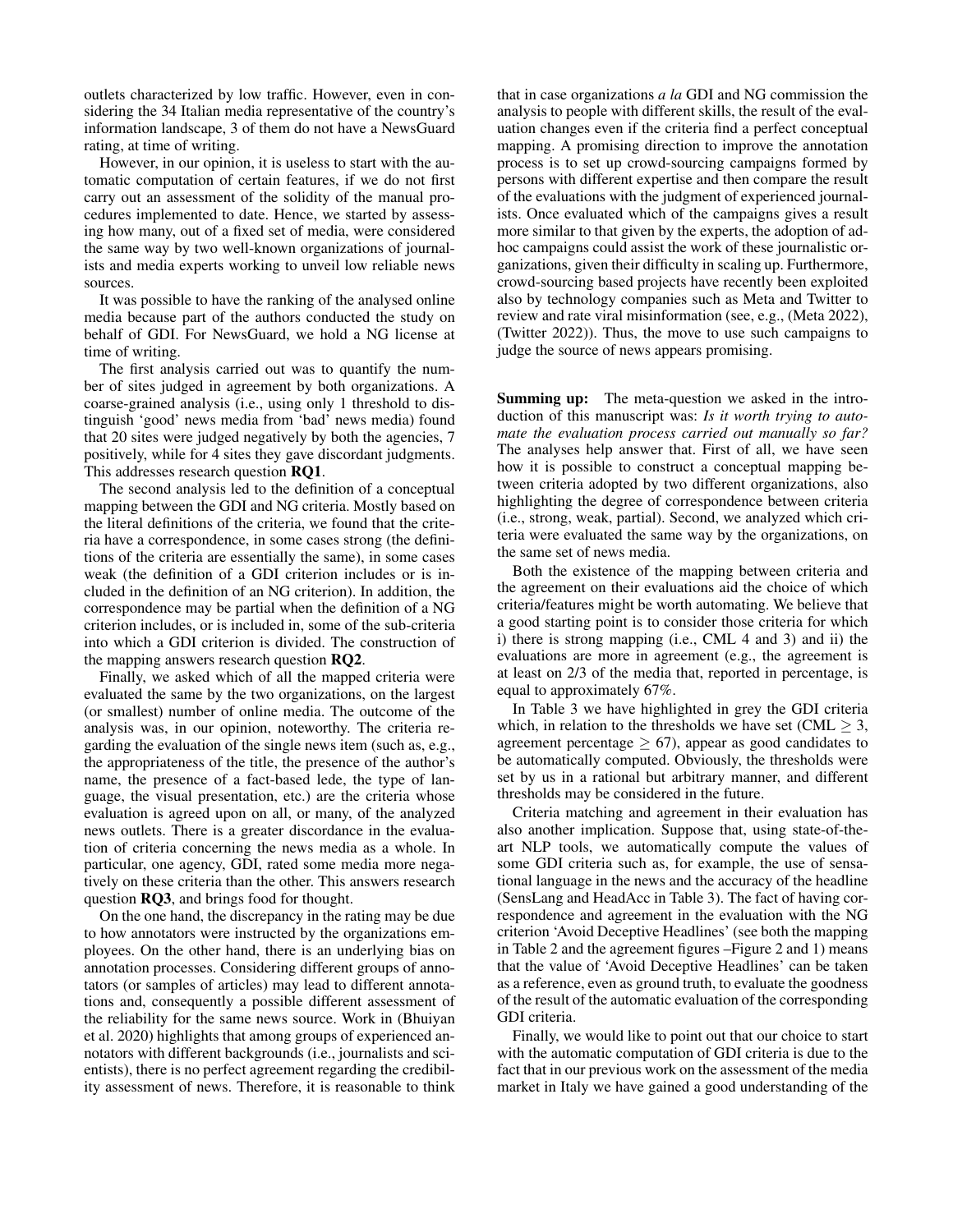meaning of these criteria and how to evaluate them.

Limitations: In this manuscript, we have explored the mostly manual- procedures performed by organizations experienced in journalism and media communication to assess the degree of transparency and credibility of a news source. The analysis was carried out with the ultimate aim of 1) emerging a set of criteria on which to focus a first automatic computation process; 2) better investigating the reasons why on some criteria there is no agreement. Obviously, this work is not without limitations. First of all, the analysed procedures are only two, as well as the news media are Italian and small in number. Given the difference in classification of the two agencies (NG has two rating levels, GDI has 5), we opted for a binary classification in the comparison, losing granularity. However, setting arbitrary thresholds to split the NewsGuard ranking into several parts seemed to us too arbitrary. In constructing the conceptual mapping between criteria, it was not always possible to establish a strong connection. In addition, the lack of agreement we found may be due to: 1) a different process of implementation of the criterion, dictated by the organizations themselves; 2) an inherent bias in the annotators (e.g., the study on the media market in Italy was conducted by computer scientists, the study on the same media by NewsGuard may have been conducted by a group of annotators with a different background, e.g., journalists); 3) the articles chosen to assess the credibility aspects were obviously not the same in the two studies; 4) the study of the news website has been realized at different times (its content may have changed and the two assessments may have been affected by this change).

Aware of these limitations, we believe that it is noteworthy that the two procedures lead to the same outcomes, at least in terms of news content. Furthermore, it is interesting that criteria such as, e.g., the existence of declarations of independence, or declarations on ownership and editorial structure of the media are the criteria for which the two procedures gave opposite results. A good line of inquiry for the future is to study how different annotation campaigns lead to the same results for news source evaluation. We argue that the outcome of that analysis will improve current assessment procedures.

## **Conclusions**

Driven by the curiosity to understand if and to what extent a process of evaluating a news source can be made automatic, in this paper we compared 2 journalistic procedures currently in use to classify new sites as reliable or not. For the aspect concerning the published content, we found a good correspondence in the evaluations of the criteria taken into consideration by the two procedures. The situation is different for the criteria regarding the transparency of the source as a whole. This opens the way to new investigations, such as, for example, on the possibility of calibrating ad hoc crowd-sourcing campaigns to better evaluate those aspects that find discordant evaluation.

## Acknowledgments

The authors acknowledge support from the Project TOFFEe (TOols for Fighting FakEs), funded by IMT School for Advanced Studies Lucca.

## References

Aker, A.; Vincentius, K.; and Bontcheva, K. 2019. Credibility and transparency of news sources: Data collection and feature analysis. In *NewsIR@ SIGIR*, 15–20.

Bhuiyan, M. M.; Zhang, A. X.; Sehat, C. M.; and Mitra, T. 2020. Investigating differences in crowdsourced news credibility assessment: Raters, tasks, and expert criteria. *Proceedings of the ACM on Human-Computer Interaction* 4(CSCW2):1–26.

Caldarelli, G.; De Nicola, R.; Petrocchi, M.; Pratelli, M.; and Saracco, F. 2021. Flow of online misinformation during the peak of the COVID-19 pandemic in italy. *EPJ Data Sci.* 10(1):34.

Grinberg, N.; Joseph, K.; Friedland, L.; Swire-Thompson, B.; and Lazer, D. 2019. Fake news on Twitter during the 2016 U.S. presidential election. *Science* 363(6425):374– 378.

Mattei, M.; Pratelli, M.; Caldarelli, G.; Petrocchi, M.; and Saracco, F. 2022. Bow-tie structures of Twitter discursive communities. *CoRR* abs/2202.03316.

Meta. 2022. Meta journalism project. [Online; accessed 08-April-2022].

Petrocchi, M.; Pratelli, M.; and Spognardi, A. 2022. Disinformation risk assessment: The online news market in italy. Online: https://bit.ly/3L9tBmi.

Roitero, K.; Soprano, M.; Portelli, B.; Luise, M. D.; Spina, D.; Mea, V. D.; Serra, G.; Mizzaro, S.; and Demartini, G. 2021. Can the crowd judge truthfulness? A longitudinal study on recent misinformation about COVID-19. *CoRR* abs/2107.11755.

Shao, C.; Ciampaglia, G.; Varol, O.; Yang, K.-C.; Flammini, A.; and Menczer, F. 2018. The spread of low-credibility content by social bots. *Nature Communications* 9.

Soprano, M.; Roitero, K.; Barbera, D. L.; Ceolin, D.; Spina, D.; Mizzaro, S.; and Demartini, G. 2021. The many dimensions of truthfulness: Crowdsourcing misinformation assessments on a multidimensional scale. *Inf. Process. Manag.* 58(6):102710.

Twitter. 2022. Empowering people on Twitter to create a better-informed world. [Online; accessed 08-April-2022].

Zeng, X.; Abumansour, A. S.; and Zubiaga, A. 2021. Automated fact-checking: A survey. *Lang. Linguistics Compass* 15(10).

Zubiaga, A., and Jiang, A. 2020. Early detection of social media hoaxes at scale. *ACM Trans. Web* 14(4):18:1–18:23.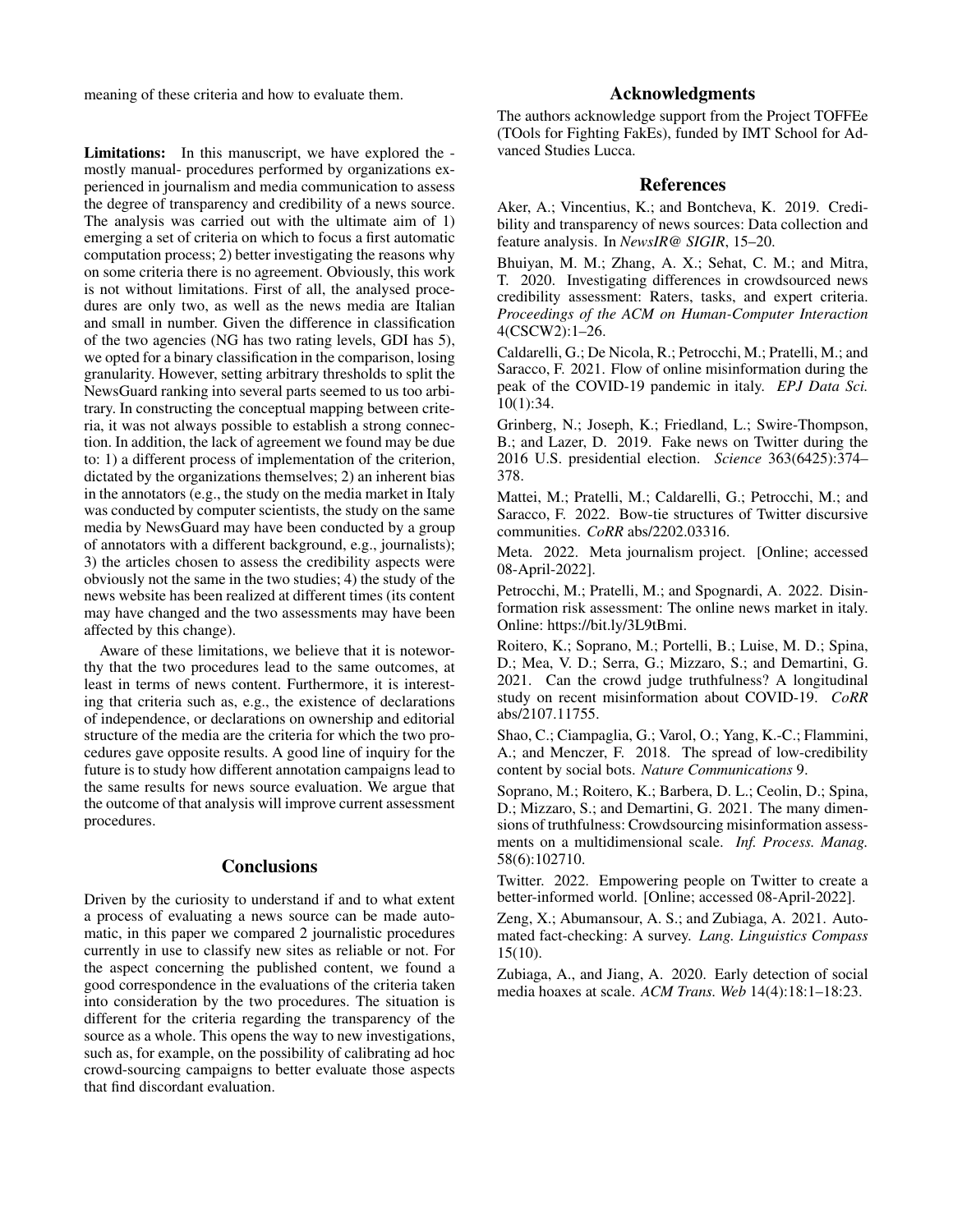# Appendix

| Criteria name                                                                                                     | Short name          | <b>Definition</b>                                                                                                                                                                                                                                                                                                                                                                            | points                   |
|-------------------------------------------------------------------------------------------------------------------|---------------------|----------------------------------------------------------------------------------------------------------------------------------------------------------------------------------------------------------------------------------------------------------------------------------------------------------------------------------------------------------------------------------------------|--------------------------|
| Does not repeatedly publish<br>false content                                                                      | <b>RepFalseCont</b> | The site does not repeatedly produce stories that have<br>been found - either by journalists at NewsGuard or else-<br>where - to be clearly and significantly false, and which<br>have not been quickly and prominently corrected.                                                                                                                                                           | $\overline{22}$          |
| Gathers and presents infor-<br>mation responsibly                                                                 | InfoResp            | Content providers are generally fair and accurate in re-<br>porting and presenting information. They reference mul-<br>tiple sources, preferably those that present direct, first-<br>hand information on a subject or event or from credible<br>second hand news sources, and they do not egregiously<br>distort or misrepresent information to make an argument<br>or report on a subject. | $\overline{18}$          |
| Regularly corrects or clari-<br>fies errors                                                                       | ErrCorr             | The site makes clear how to report an error or complaint,<br>has effective practices for publishing clarifications and<br>corrections, and notes corrections in a transparent way.                                                                                                                                                                                                           | 12.5                     |
| Handles the difference be-<br>tween news and opinion re-<br>sponsibly                                             | NewsOpDiff          | Content providers who convey the impression that they<br>report news or a mix of news and opinion distinguish<br>opinion from news reporting, and when reporting news,<br>do not egregiously cherry pick facts or stories to advance<br>opinions. Content providers who advance a particular<br>point of view disclose that point of view.                                                   | 12.5                     |
| Avoids deceptive headlines                                                                                        | AvDecHeadlines      | The site generally does not publish headlines that include<br>false information, significantly sensationalize, or other-<br>wise do not reflect what is actually in the story                                                                                                                                                                                                                | $\overline{10}$          |
| Website discloses<br>owner-<br>ship and financing                                                                 | <b>DiscOwnFin</b>   | The site discloses its ownership and/or financing, as well<br>as any notable ideological or political positions held by<br>those with a significant financial interest in the site, in a<br>user-friendly manner.                                                                                                                                                                            | 7.5                      |
| Clearly labels advertising                                                                                        | LabAds              | The site makes clear which content is paid for and which<br>is not.                                                                                                                                                                                                                                                                                                                          | $\overline{7.5}$         |
| Reveals who's in charge, in-<br>cluding possible conflicts of<br>interest                                         | RevConfOfInt        | Information about those in charge of the content is made<br>accessible on the site                                                                                                                                                                                                                                                                                                           | $\overline{\phantom{1}}$ |
| The site provides the names<br>of content creators, along<br>with either contact or bio-<br>graphical information | <b>ContCreators</b> | Information about those producing the content is made<br>accessible on the site                                                                                                                                                                                                                                                                                                              | 5                        |

Table 4: NewsGuard criteria specifications.